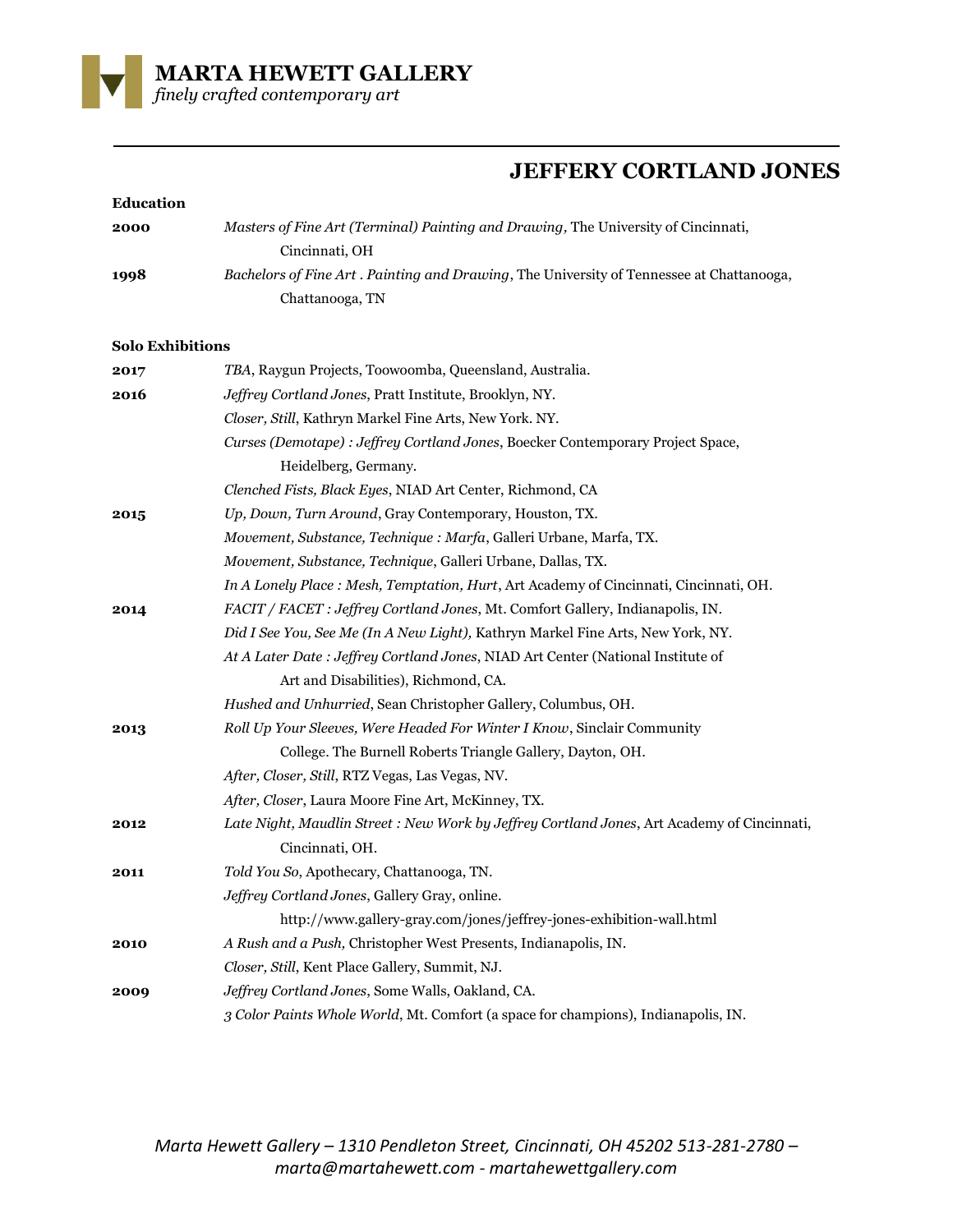## **Group Exhibitions**

| 2018 | Heather Jones & Jeffery Cortland Jones: Between Earth and Sky, Marta Hewett Gallery,<br>Cincinnati, OH |
|------|--------------------------------------------------------------------------------------------------------|
| 2017 | Better Late Than Ugly, Galerie oqbo . Berlin, Germany.                                                 |
|      | Straight from the Studio:, Angela Meleca Gallery, Columbus, OH.                                        |
|      | Fiction (With Only Daylight Between Us) . v2, Raygun Projects, Toowoomba,                              |
|      | Queensland, Australia.                                                                                 |
|      | Fiction (With Only Daylight Between Us). v2, Class Room, Coventry, England.                            |
|      | Fiction (With Only Daylight Between Us). v2, Apothecary, Chattanooga, TN.                              |
|      | Fiction (With Only Daylight Between Us). v2, Volunteer State Community College, Nashville, TN.         |
|      | Postcards from the Edge 2017, Metro Pictures, New York, NY.                                            |
| 2016 | Collective Memory (The Past and Future is Ours), Glasgow School of Art, Glasgow, Scotland.             |
|      | Collective Memory (The Past and Future is Ours), Sperry Studio, Brooklyn, NY                           |
|      | Funkytown, Urbano Cellars, Berkley, CA.                                                                |
|      | Everything Is Nothing With A Twist", Wave Pool, Cincinnati, OH.                                        |
|      | Fiction (With Only Daylight Between Us). v2, Angelika Studios, High Wycombe, England.                  |
|      | Fiction (With Only Daylight Between Us). v2, Boecker Contemporary, Heidelberg, Germany.                |
|      | Fiction (With Only Daylight Between Us). v2, Elgin Community College, Elgin, IL.                       |
|      | Fiction (With Only Daylight Between Us). v2, Curating Contemporary, online.                            |
|      | Fiction (With Only Daylight Between Us) . v2, Corridor, Dayton, OH.                                    |
|      | Art Hillary, Kathryn Markel Fine Arts, New York, NY.                                                   |
|      | Diverge / Converge, the University of Dayton, Dayton, OH.                                              |
|      | Skin Ego, Skibum MacArthur, Los Angeles, CA.                                                           |
|      | New American Painting: Midwest, Elmhurst Art Museum, Elmhurst, IL.                                     |
|      | Exhibition: 3 Ways, Resident Arts, Columbia, MO.                                                       |
|      | The Future Will Be Different, Mini Galerie, Amsterdam, Netherlands. (4 person)                         |
|      | Conjoining Islands, The Sheen Center for Thought & Culture, New York, NY. (4 person)                   |
|      | Stratum, Jamie Brooks Fine Arts, Los Angeles, CA. (3 person)                                           |
|      | Cover Uncover, Pleat Gallery, online, www.pleatgallery.com (2 person)                                  |
|      | Heather Jones + Jeffrey Cortland Jones, Corridor, Dayton, OH. (2 person)                               |
|      | Formal Function: Strategies of Abstraction, The Carnegie Art Center, Covington, KY.                    |
|      | WW4, NIAD Art Center, Richmond, CA.                                                                    |
|      | Sideshow Nation: Thru the Rabbit Hole, Sideshow Gallery, Brooklyn, NY.                                 |
|      | Postcards from the Edge 2016, Sikkema Jenkins, New York, NY.                                           |
| 2015 | Humble Iterations, Kathryn Markel Fine Arts, New York, NY.                                             |
|      | Annual Holiday Group Exhibition, Gallery IMA, Seattle, WA                                              |
|      | Focus, Bluffton University, Bluffton, OH. (2 person)                                                   |
|      | Advocate Through Art: benefiting The Children's Assessment Center,                                     |
|      | Winter Street Studios, Houston, TX.                                                                    |
|      | Therely Bare Redux, Murray State University, Murray, KY.                                               |
|      | Chopshop 5 / RABBIT, MARIA's, Madison, WI.                                                             |
|      | Unearth, the University of Dayton, Dayton, OH.                                                         |
|      | Therely Bare Redux, Zeitgeist Gallery, Nashville, TN.                                                  |
|      | Unlimited Potential, Lyons Wier Gallery, New York, NY.                                                 |
|      | Acquired, Occasional Gallery, Burlington, WA.                                                          |
|      |                                                                                                        |

*Marta Hewett Gallery – 1310 Pendleton Street, Cincinnati, OH 45202 513-281-2780 – marta@martahewett.com - martahewettgallery.com*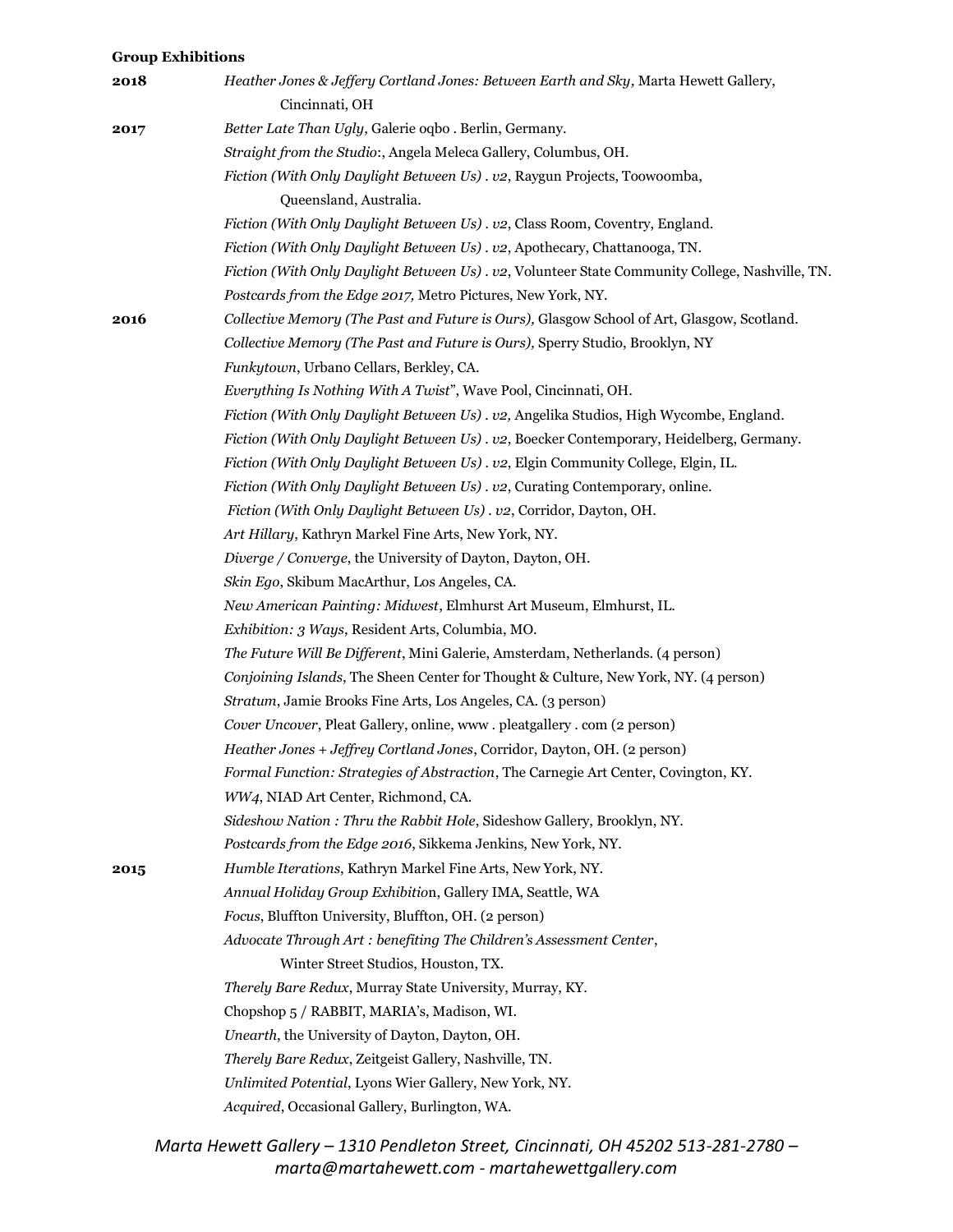|      | artMRKT San Francisco, artMRKT San Francisco (w/Kathryn Markel Fine Arts),                  |
|------|---------------------------------------------------------------------------------------------|
|      | San Francisco, CA.                                                                          |
|      | the Dallas Art Fair, the Dallas Art Fair (w/Galleri Urbane), Dallas, TX.                    |
|      | Win Win 3, NIAD Art Center, Richmond, CA.                                                   |
|      | Sideshow Nation: Circle the Wagons, Sideshow Gallery, Brooklyn, NY.                         |
|      | Art on Paper 2015, Art on Paper 2015 (w/Kathryn Markel Fine Arts), New York, NY.            |
|      | Parameters, Jordan Faye Contemporary, Baltimore, MD.                                        |
|      | Mary Bucci McCoy, Lucinda Cobley, Jonathan Cowan, Jeffrey Cortland Jones,                   |
|      | Erin Lawlor, Tim McFarlane, Jesse Stilwell, Douglas Witmer, Gray Contemporary, Houston, TX. |
| 2014 | New Works by Gallery Artists, Galleri Urbane, Dallas, TX.                                   |
|      | Jeffrey Cortland Jones, Tim McFarlane, Douglas Witmer, Gray Contemporary,                   |
|      | Houston, TX. (3 person)                                                                     |
|      | heavylightweight, Tiger Strikes Asteroid, Philadelphia, PA. (4 person)                      |
|      | Advocate Through Art : benefiting The Children's Assessment Center, Winter Street Studios,  |
|      | Houston, TX.                                                                                |
|      | Aloe Vera, Gray Contemporary, Houston, TX.                                                  |
|      | Dialogues, Gray Contemporary, Houston, TX.                                                  |
|      | artMRKT Hamptons, artMRKT Hamptons (w/Kathryn Markel Fine Arts), Bridgehampton, NY.         |
|      | Stray Light 3, Color of Energy Gallery, Dayton. OH.                                         |
|      | Stray Light 2, Rhoads Gallery, Centerville. OH.                                             |
|      | Open Studios STL, Hoffman LaChance Contemporary, St. Louis, MO.                             |
|      | sweatgrasssmokenwhiskey, Neon Heater, Findlay, OH.                                          |
|      | Stray Light 1, Mike Elsass Gallery/Front Street Gallery, Dayton. OH.                        |
|      | SideShow Nation : At the Alamo, SideShow Gallery, Brooklyn, NY.                             |
|      | Postcards from the Edge 2014, Luhring Augustine, New York, NY.                              |
|      | Made in Ratio, Cheryl Hazan Contemporary, New York, NY.                                     |
| 2013 | North Meets South: Jeffrey Cortland Jones and Carrie McGee, The Green                       |
|      | Building Gallery, Louisville, KY. (2 person)                                                |
|      | Finding Nevermind, the Neon Heater, Findlay, OH. (2 person)                                 |
|      | UC Alumni Art, the University of Cincinnati Blue Ash College, Cincinnati, OH.               |
|      | Aqua Art Miami (w/Hoffman LaChance Contemporary, St. Louis, MO.), Miami, FL.                |
|      | CONTEXT Miami (w/ Kathryn Markel Fine Arts), Miami, FL.                                     |
|      | Wish You Were Here 12, A.I.R. Gallery, Brooklyn, NY.                                        |
|      | Win Win, NIAD Art Center, Richmond, CA.                                                     |
|      | Chopshop 3 / RADIORADIO, Pier 1218, Madison, WI.                                            |
|      | SideShow Nation, Side Show Gallery, Brooklyn, NY.                                           |
|      | Dominoo2 : AQUA, Artisan Enterprise Center (Covington Arts), Covington, KY.                 |
|      | Postcards from the Edge 2013, Sikkema Jenkins, New York, NY.                                |
|      | Tilting At Windmills, University of Wisconsin, Madison, WI.                                 |
| 2012 | Dominoo2 : AQUA, Xaiver University, Cincinnati, OH.                                         |
|      | Summer Invitational, Kathryn Markel Fine Arts, New York, NY.                                |
|      | Distillations, Tejas Gallery Space, Dayton, OH.                                             |
|      | Selection of works on paper from Gallery Artists, Phyllis Weston Gallery, Cincinnati, OH.   |
|      | Four by Six equals Twenty Four, Space Camp Gallery, Indianapolis, IN.                       |
|      | Mic: Check, Side Show Gallery, Brooklyn, NY.                                                |
|      |                                                                                             |

*Marta Hewett Gallery – 1310 Pendleton Street, Cincinnati, OH 45202 513-281-2780 – marta@martahewett.com - martahewettgallery.com*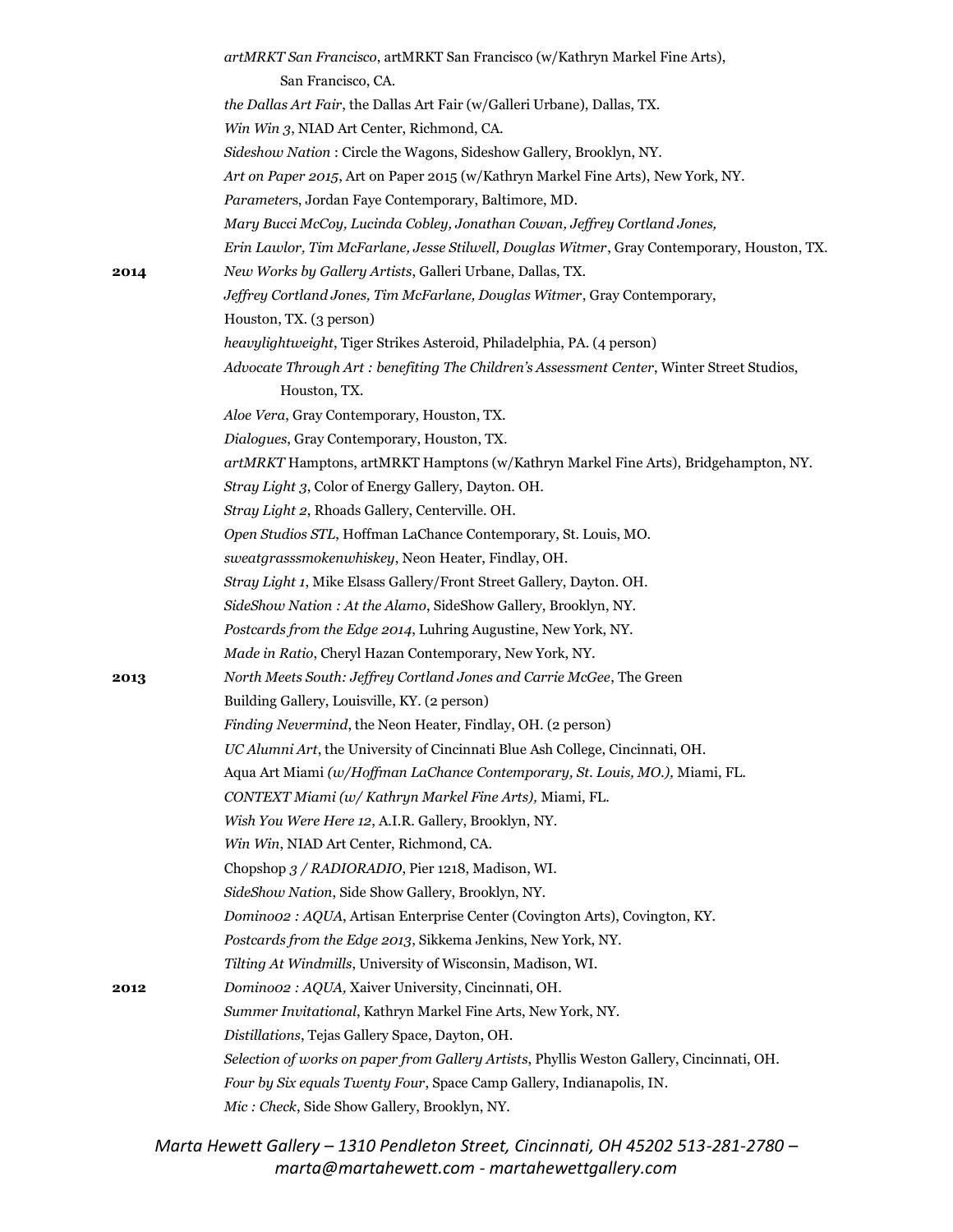|      | CURRENTS, The University of Dayton, Dayton, OH.                                                      |
|------|------------------------------------------------------------------------------------------------------|
| 2011 | the boa constrictor and the golden retriever: extremes in tonality, Soft Spot, online. soft-spot.net |
|      | Therely Bare, Kent State University, Kent, Ohio.                                                     |
|      | PASSAGE : John V. Clarke and Jeffrey Cortland Jones, The University of Dayton,                       |
|      | Dayton, OH. (2 person)                                                                               |
|      | Life of the World to Come: Chase the Tear, NIAD Art Center, Richmond. CA.                            |
|      | Selections: An Exhibition of work from the UTC Cress Gallery Permanent                               |
|      | Collection of Art, University of Tennessee at Chattanooga, Chattanooga, TN.                          |
|      | mailto:, Drift Station Gallery, Lincoln, NE.                                                         |
|      | "The Sketchbook Project: 2011",                                                                      |
|      | Full Sail University, Winter Park . FL.                                                              |
|      | Hyde Park Arts Center, Chicago . IL.                                                                 |
|      | Madrone Studios, San Francisco, CA.                                                                  |
|      | Form/Space Ateller, Seattle . WA.                                                                    |
|      | Hillyer Art Space, Washington . DC.                                                                  |
|      | Monroe Community College, Rochester, NY.                                                             |
|      | The Granite Room, Atlanta, GA.                                                                       |
|      | Spaces Gallery, Portland, ME.                                                                        |
|      | The Austin Museum of Art, Austin. TX.                                                                |
|      | Brooklyn Art Library, Brooklyn, NY.                                                                  |
|      | Abstraction and Minimalism, The University of Dayton, Dayton, OH.                                    |
|      | Ruptures, Hoffman LaChance Contemporary, St Louis . MO.                                              |
|      | Rhomboid Rumba, Joanne Mattera's blog. online                                                        |
|      | http://joannemattera.blogspot.com/2011/05/rhomboid-rumba.html.                                       |
|      | the Dallas Art Fair", (w/Kathryn Markel Fine Arts), Dallas, TX.                                      |
|      | Therely Bar, Association for Visual Artists, Chattanooga, TN.                                        |
|      | Therely Bare, Zeitgeist Gallery, Nashville, TN.                                                      |
|      | An Exchange with Sol LeWitt, Cabinet Magazine, Brooklyn, NY.                                         |
|      | Informal Relation, Indianapolis Museum of Contemporary Art, Indianapolis, IN.                        |
| 2010 | Julian Dashper (1960-2009): It Is Life . A memorial exhibition, Minus Space, Brooklyn, NY.           |
|      | Rhodes College Art Department Dinner, Material Art Space, Memphis, TN.                               |
|      | the Sketchbook Project : 2010, Soulard Art Market,                                                   |
|      | St. Louis . MO.                                                                                      |
|      | Home Gallery, Chicago, IL.                                                                           |
|      | Art and Shelter Gallery, Los Angeles . CA.                                                           |
|      | Monroe Community College, Rochester, NY                                                              |
|      | The Art House, Atlanta, GA.                                                                          |
|      | Laconia Gallery, Boston, MA.                                                                         |
|      | Brooklyn Art Library, Brooklyn, NY.                                                                  |
|      | 303Grand, Brooklyn, NY.                                                                              |
|      | Promotion Project, the College Art Association / ARTExchange, Chicago, IL.                           |
|      | curated by Sharon Butler, Eastern Connecticut State University.                                      |
|      | Across the Board, Moms Fridge Project, Cincinnati, OH.                                               |
|      |                                                                                                      |